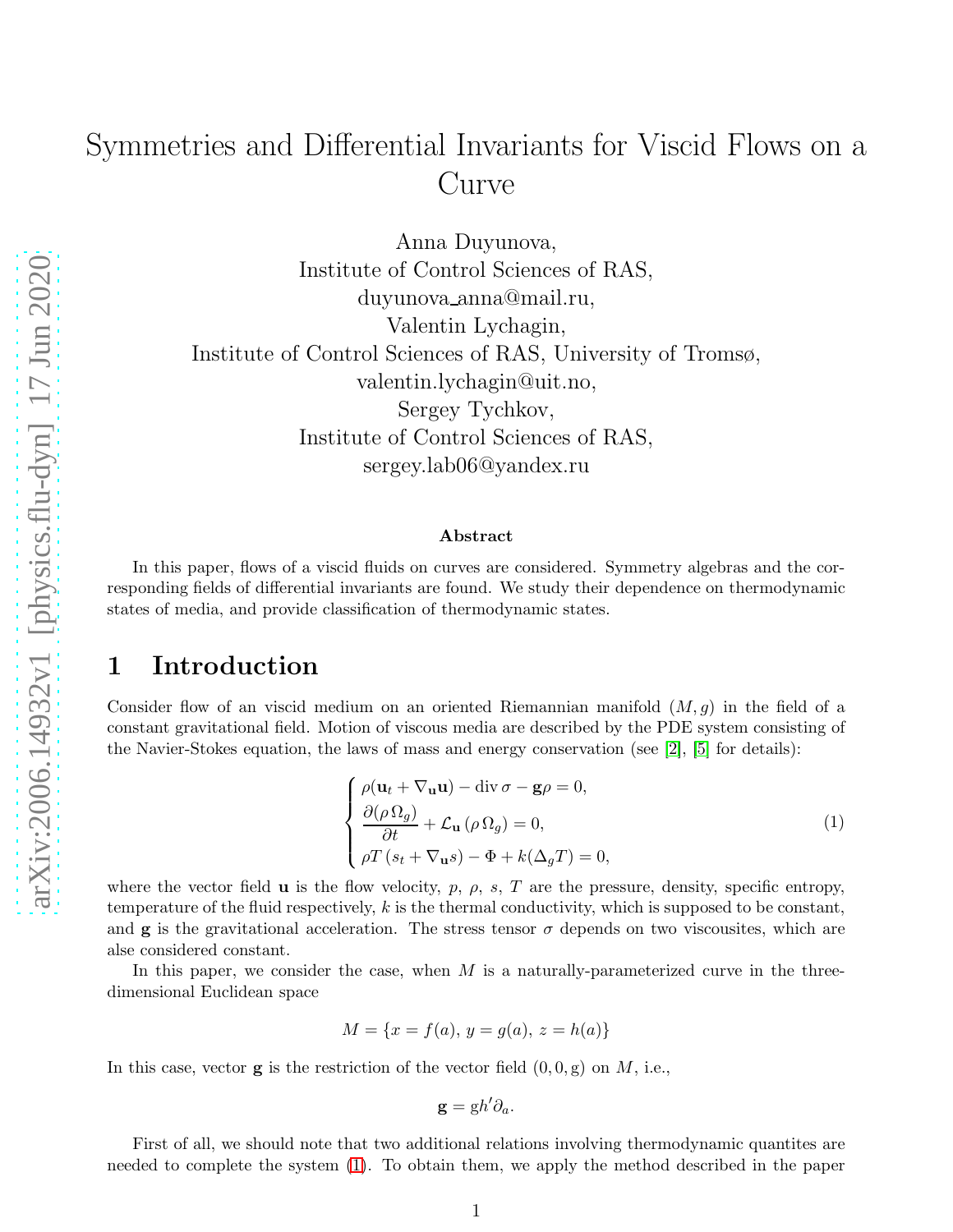[\[3\]](#page-9-2) in detail. The general idea behind this method is representation of thermodynamic states with Legendrian, or Lagrangian, manifolds in a contact, or symplectic, space correspondingly.

So, by the Navier-Stokes system  $\mathcal E$  we mean the equations [\(1\)](#page-0-0) together with two equations of the thermodynamic state

<span id="page-1-1"></span>
$$
L = \{ F(p, \rho, s, T) = 0, G(p, \rho, s, T) = 0 \}
$$
\n<sup>(2)</sup>

that meet the condition

$$
[F, G] = 0 \mod \{F = 0, G = 0\},\
$$

where  $[F, G]$  is the Poisson bracket with respect to the symplectic form

$$
\Omega = ds \wedge dT + \rho^{-2} d\rho \wedge dp.
$$

Moreover, the restriction of the quadratic differential form

$$
\kappa = d(T^{-1}) \cdot d\epsilon - \rho^{-2} d(pT^{-1}) \cdot d\rho
$$

to the manifold of thermodynamic state is negative definite, here  $\epsilon$  is the specific internal energy.

The paper is organized as follows.

In Section [2](#page-1-0) we study symmetry Lie algebras of the Navier-Stokes system  $\mathcal E$  and their dependence on the form of the function  $h(a)$ . There are six different forms, besides the general case, of the function h that correspond to different symmetry algebras.

In Section [3](#page-4-0) we consider the case when the thermodynamic state admits a one-dimensional symmetry algebra and find the corresponding Lie algebras. For such thermodynamic states, we find an explicit form of Lagrangian surface in terms of two equations on the thermodynamic quantities  $p, T, \rho \text{ and } s.$ 

In Section [4](#page-5-0) we recall the notion of differential invariants and introduce Navier-Stokes and kinematic invariants. For these types we find the field of differential invariants.

A space curve can be represented as a lift of a plane curve. Connection between the function h and a way of lifting curve was discussed in [\[4\]](#page-9-3).

Most of the computations in this paper were done in Maple with the Differential Geometry package by I. Anderson and his team [\[1\]](#page-9-4).

### <span id="page-1-0"></span>2 Symmetry Lie algebra

Using the standard techniques for calculating of symmetries we find dependence of symmetry algebra of system  $\mathcal E$  on the function  $h(a)$  (see the Maple files http://d-omega.org).

To this end, we consider a Lie algebra g of point symmetries of the system [\(1\)](#page-0-0).

Let  $\vartheta: \mathfrak{g} \to \mathfrak{h}$  be the following Lie algebras homomorphism

$$
\vartheta \colon X \mapsto X(\rho)\partial_{\rho} + X(s)\partial_{s} + X(p)\partial_{p} + X(T)\partial_{T},
$$

where h is a Lie algebra generated by vector fields that act on the thermodynamic valuables p,  $\rho$ , s and T.

The kernel of the homomorphism  $\vartheta$  is an ideal  $\mathfrak{g}_{\mathfrak{m}} \subset \mathfrak{g}$ , and we call the elements of  $\mathfrak{g}_{\mathfrak{m}}$  geometric symmetries.

Let  $\mathfrak{h}_t$  be a such Lie subalgebra of the algebra  $\mathfrak{h}$  that preserves thermodynamic state [\(2\)](#page-1-1).

Then the following theorem is true (see for details [\[3\]](#page-9-2)).

**Theorem 1.** A Lie algebra  $\mathfrak{g}_{\mathfrak{sym}}$  of symmetries of the Navier-Stokes system  $\mathcal E$  coincides with

 $\vartheta^{-1}(\mathfrak{h}_{\mathfrak{t}}).$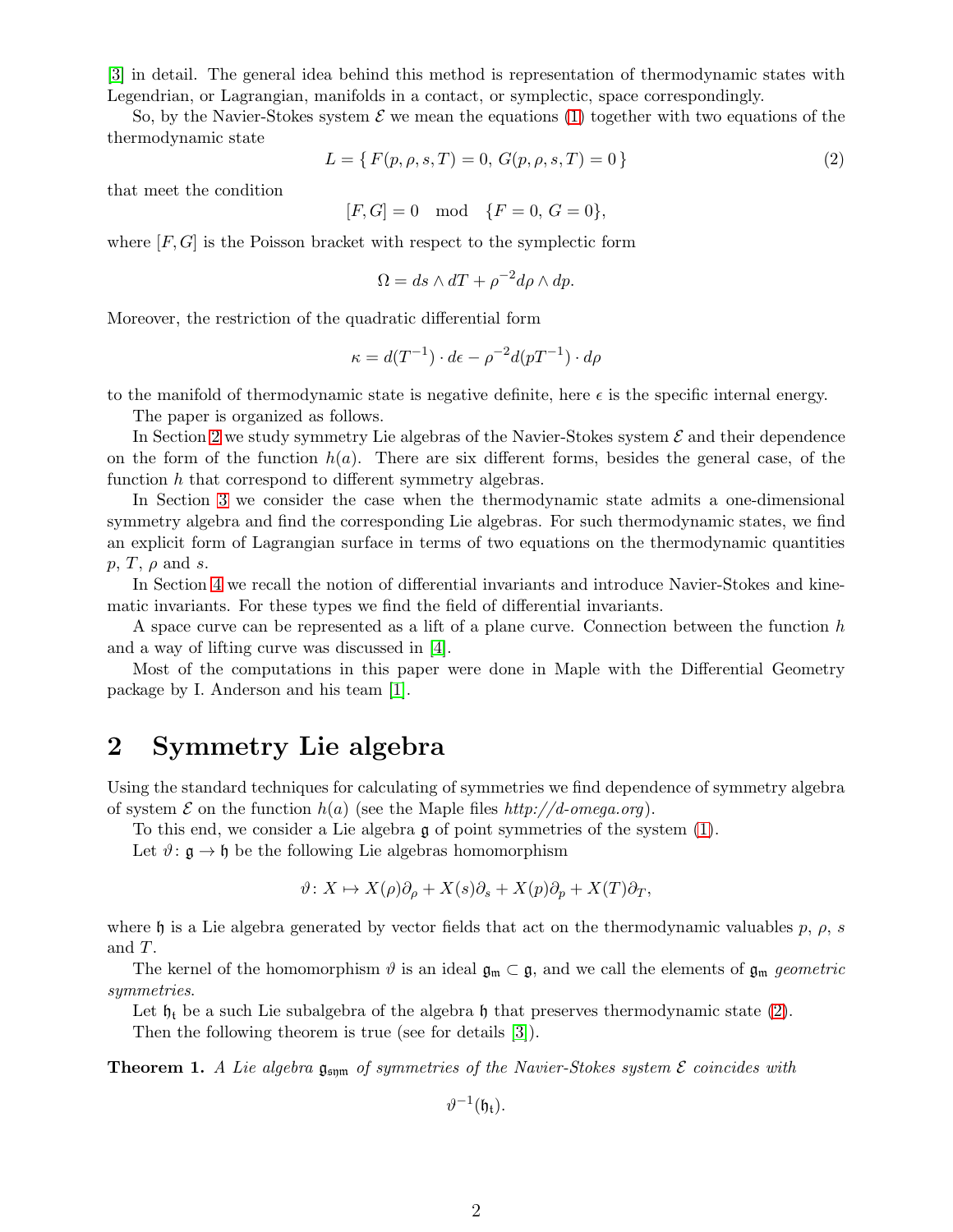First of all, consider the general case, when  $h(a)$  is an arbitrary function. Then the Lie algebra  $\mathfrak{g}^{\circ}$  of point symmetries of the system  $(1)$  is generated by the vector fields

$$
X_1 = \partial_t, \qquad X_2 = \partial_p, \qquad X_3 = \partial_s.
$$

The pure thermodynamic part  $\mathfrak{h}^{\circ}$  of the system symmetry algebra in this case is generated by

$$
Y_1 = \partial_p, \qquad Y_2 = \partial_s.
$$

The PDE system  $\mathcal E$  has the smallest Lie algebra of point symmetries  $\vartheta^{-1}(\mathfrak{h}_t^o)$ , when the function  $h(a)$  is arbitrary.

The special cases of the function  $h(a)$  are listed below.

1.  $h(a) = const$ 

When the symmetry Lie algebra  $\mathfrak{g}^1$  of sthe system [\(1\)](#page-0-0) is generated by  $X_1, X_2, X_3$  and by the following vector fields

$$
X_4 = \partial_a, \qquad X_6 = t \partial_t + a \partial_a - p \partial_p - \rho \partial_\rho,
$$
  
\n
$$
X_5 = t \partial_a + \partial_u, \qquad X_7 = a \partial_a + u \partial_u - 2\rho \partial_\rho + 2T \partial_T.
$$

The Lie algebra  $\mathfrak{g}^1$  is solvable and the sequence of derived algebras is the following

$$
\mathfrak{g}^1 = \langle X_1, X_2, \dots, X_7 \rangle \supset \langle X_1, X_2, X_3, X_4, X_5 \rangle \supset \langle X_4 \rangle = 0.
$$

The pure thermodynamic part  $\mathfrak{h}^1$  of the symmetry algebra is generated by the vector fields

$$
Y_1 = \partial_p
$$
,  $Y_2 = \partial_s$ ,  $Y_3 = p \partial_p + \rho \partial_\rho$ ,  $Y_4 = \rho \partial_\rho - T \partial_T$ .

Hence, the PDE system  $\mathcal E$  admits a Lie algebra of point symmetries  $\vartheta^{-1}(\mathfrak{h}_t^1)$ .

2.  $h(a) = \lambda a, \lambda \neq 0$ 

In this case the Lie algebra  $\mathfrak{g}^2$  of point symmetries of the system [\(1\)](#page-0-0) is generated by  $X_1, X_2, X_3$ and by the following vector fields

$$
X_4 = \partial_a, \qquad X_6 = t \partial_t + 2a \partial_a + u \partial_u - p \partial_p - 3\rho \partial_\rho + 2T \partial_T,
$$
  

$$
X_5 = t \partial_a + \partial_u, \qquad X_7 = t \partial_t + \left(\frac{\lambda g t^2}{2} + a\right) \partial_a + \lambda g t \partial_u - p \partial_p - \rho \partial_\rho.
$$

The Lie algebra  $\mathfrak{g}^2$  is solvable and its sequence of derived algebras is

$$
\mathfrak{g}^2=\langle X_1,X_2,\ldots,X_7 \rangle \supset \langle X_1,X_2,X_3,X_4,X_5 \rangle \supset \langle X_4 \rangle =0.
$$

The pure thermodynamic part  $\mathfrak{h}^2$  of the symmetry algebra is generated by the vector fields

$$
Y_1 = \partial_p
$$
,  $Y_2 = \partial_s$ ,  $Y_3 = p \partial_p + \rho \partial_\rho$ ,  $Y_4 = \rho \partial_\rho - T \partial_T$ .

Hence, the PDE system  $\mathcal E$  admits a Lie algebra of point symmetries  $\vartheta^{-1}(\mathfrak{h}_t^2)$ .

**3.**  $h(a) = \lambda a^2, \ \lambda \neq 0$ 

In this case the Lie algebra  $\mathfrak{g}^3$  of point symmetries of the system  $(1)$  is generated by the vector fields  $X_1, X_2, X_3$  and, if  $\lambda < 0$ , by the vector fields

$$
X_4 = \sin(\sqrt{2\lambda g} t) \partial_a + \sqrt{2\lambda g} \cos(\sqrt{2\lambda g} t) \partial_u,
$$
  
\n
$$
X_5 = \cos(\sqrt{2\lambda g} t) \partial_a - \sqrt{2\lambda g} \sin(\sqrt{2\lambda g} t) \partial_u,
$$
  
\n
$$
X_6 = a \partial_a + u \partial_u - 2\rho \partial_\rho + 2T \partial_T
$$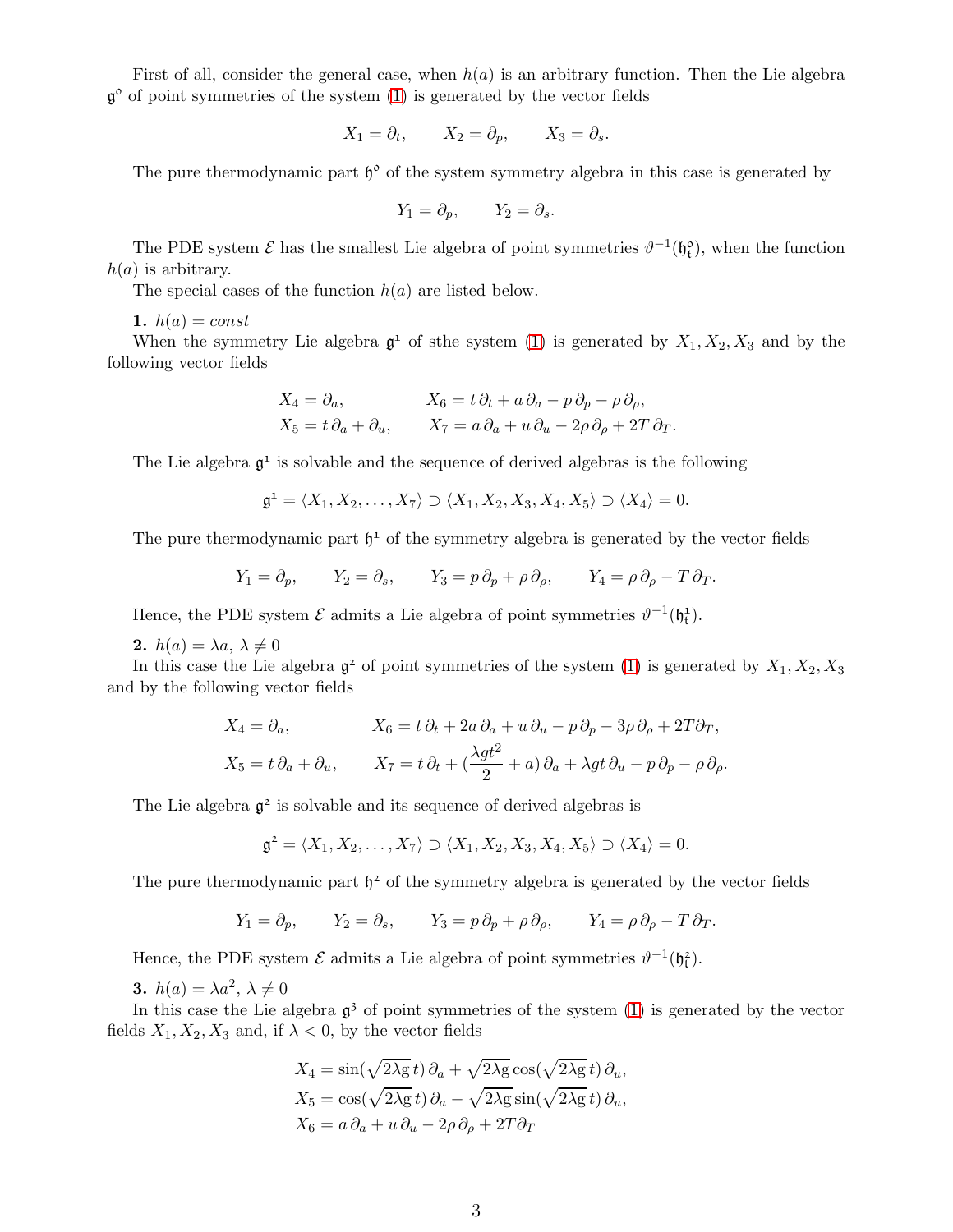and, if  $\lambda > 0$ , by the vector fields

$$
X_4 = \exp(\sqrt{-2\lambda g} t) \partial_a + \sqrt{-2\lambda g} \exp(\sqrt{-2\lambda g} t) \partial_u,
$$
  
\n
$$
X_5 = \exp(-\sqrt{-2\lambda g} t) \partial_a - \sqrt{-2\lambda g} \exp(-\sqrt{-2\lambda g} t) \partial_u,
$$
  
\n
$$
X_6 = a \partial_a + u \partial_u - 2\rho \partial_\rho + 2T \partial_T.
$$

The Lie algebra  $\mathfrak{g}^3$  is solvable and its sequence of derived algebras is

$$
\mathfrak{g}^3=\langle X_1,X_2,\ldots,X_6\rangle\supset\langle X_2,X_3,X_4,X_5\rangle=0.
$$

The pure thermodynamic part  $\mathfrak{h}^3$  of the symmetry algebra is generated by the vector fields

$$
Y_1 = \partial_p
$$
,  $Y_2 = \partial_s$ ,  $Y_3 = \rho \partial_\rho - T \partial_T$ .

Hence, the PDE system  $\mathcal{E}$  admits a Lie algebra of point symmetries  $\vartheta^{-1}(\mathfrak{h}_t)$  $\binom{3}{1}$ .

4.  $h(a) = \lambda_1 a^{\lambda_2}, \lambda_2 \neq 0, 1, 2$ 

The Lie algebra  $\mathfrak{g}^4$  of point symmetries of the system  $(1)$  is generated by the vector fields  $X_1, X_2, X_3$  and by the vector field

$$
X_4 = t \partial_t - \frac{2a}{\lambda_2 - 2} \partial_a - \frac{\lambda_2 u}{\lambda_2 - 2} \partial_u - p \partial_p + \frac{\lambda_2 + 2}{\lambda_2 - 2} \rho \partial_p - \frac{2\lambda_2}{\lambda_2 - 2} T \partial_T.
$$

The Lie algebra  $\mathfrak{g}^4$  is solvable and the sequence of derived algebras is the following

 $\mathfrak{g}^4 = \langle X_1, X_2, X_3, X_4 \rangle \supset \langle X_1, X_2, X_3 \rangle = 0.$ 

The pure thermodynamic part  $\mathfrak{h}^4$  of the symmetry algebra is generated by the vector fields

$$
Y_1 = \partial_p
$$
,  $Y_2 = \partial_s$ ,  $Y_3 = p \partial_p - (\lambda_2 + 2)\rho \partial_\rho + 2\lambda_2 T \partial_T$ .

Hence, the PDE system  $\mathcal{E}$  admits a Lie algebra of point symmetries  $\vartheta^{-1}(\mathfrak{h}^4_t)$  $\binom{4}{1}$ .

**5.**  $h(a) = \lambda_1 e^{\lambda_2 a}, \lambda_2 \neq 0$ 

In this case, the symmetry Lie algebra  $\mathfrak{g}^5$  of the system [\(1\)](#page-0-0) is generated by the vector fields  $X_1, X_2, X_3$  and by the vector field

$$
X_4 = t \, \partial_t - \frac{2}{\lambda_2} \, \partial_a - u \, \partial_u - p \, \partial_p + \rho \, \partial_\rho - 2T \partial_T.
$$

The Lie algebra  $\mathfrak{g}^5$  is solvable and the derived algebras are the following

$$
\mathfrak{g}^5 = \langle X_1, X_2, X_3, X_4 \rangle \supset \langle X_1, X_2, X_3 \rangle = 0.
$$

The pure thermodynamic part  $\mathfrak{h}^5$  of the symmetry algebra is generated by the vector fields

$$
Y_1 = \partial_p
$$
,  $Y_2 = \partial_s$ ,  $Y_3 = p \partial_p - \rho \partial_\rho + 2T \partial_T$ .

Hence, the PDE system  $\mathcal{E}$  admits a Lie algebra of point symmetries  $\vartheta^{-1}(\mathfrak{h}^5_t)$  $_{\mathfrak{t}}^{\mathfrak{b}}).$ 

6.  $h(a) = \ln a$ 

The Lie algebra  $\mathfrak{g}^6$  of point symmetries of the system [\(1\)](#page-0-0) is generated by the vector fields  $X_1, X_2, X_3$  and by the vector field

$$
X_4 = t \, \partial_t + a \, \partial_a - p \, \partial_p - \rho \, \partial_\rho.
$$

The Lie algebra  $\mathfrak{g}^6$  is solvable and the sequence of derived algebras is the following

$$
\mathfrak{g}^6 = \langle X_1, X_2, X_3, X_4 \rangle \supset \langle X_1, X_2 \rangle = 0.
$$

The pure thermodynamic part  $\mathfrak{h}^6$  of the symmetry algebra is generated by the vector fields

$$
Y_1 = \partial_p
$$
,  $Y_2 = \partial_s$ ,  $Y_3 = p \partial_p + \rho \partial_\rho$ .

Hence, the PDE system  $\mathcal E$  admits a Lie algebra of point symmetries  $\vartheta^{-1}(\mathfrak{h}^6_t)$ .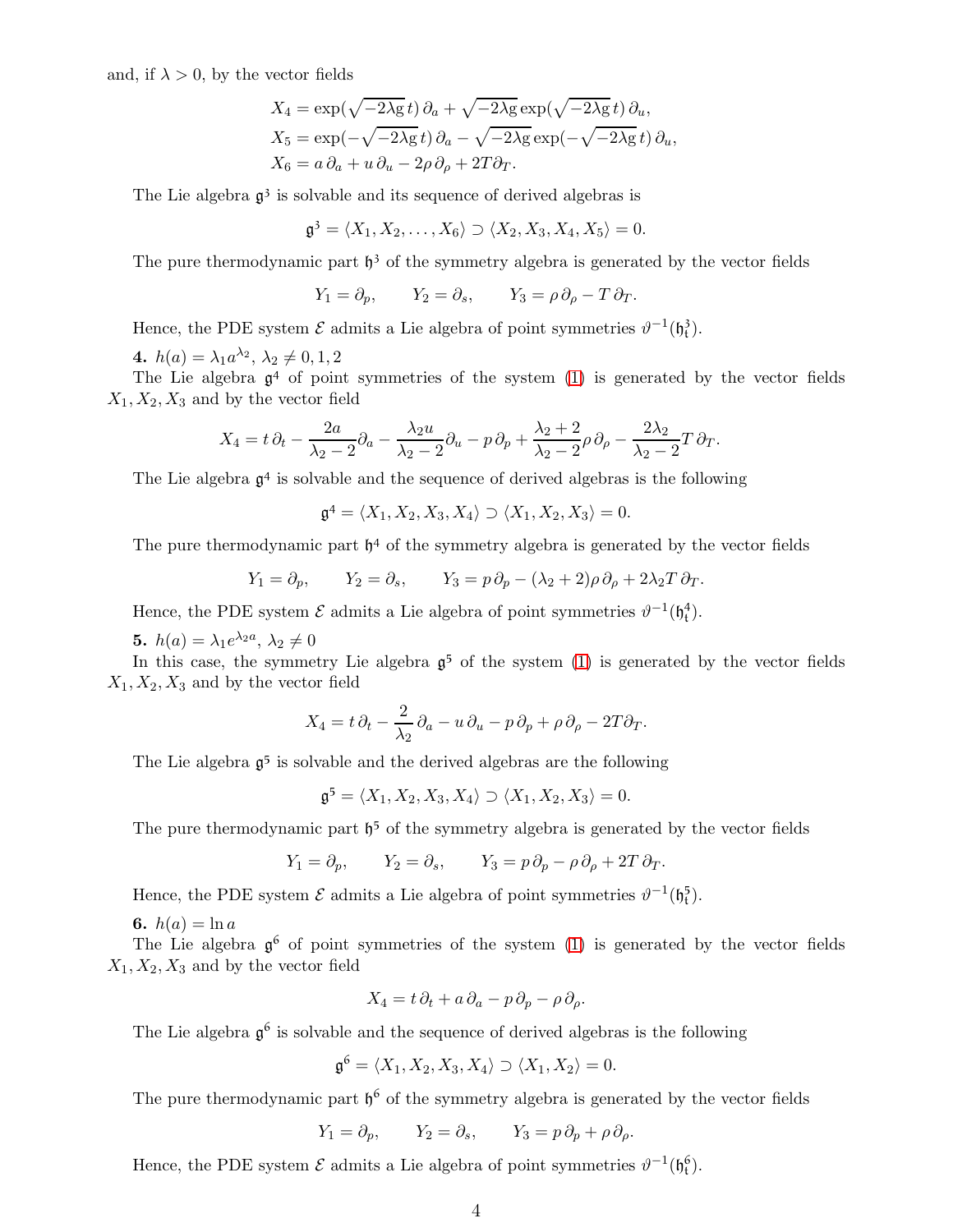# <span id="page-4-0"></span>3 Thermodynamic states with a one-dimensional symmetry algebra

In this section we consider the thermodynamic states, or the Lagrangian surfaces  $L$ , admitting a one-dimensional symmetry algebra. The cases, when thermodynamic states admit a two-dimensional symmetry algebra, can be studied in the similar way.

Let the thermodynamic state admit a one-dimensional symmetry algebra. Denote by

$$
Z = \gamma_1 Y_1 + \gamma_2 Y_2 + \ldots + \gamma_k Y_k
$$

a basis vector of this algebra, then the Lagrangian surface can be found from the solution of PDE (see [\[3\]](#page-9-2) for details)

$$
\begin{cases} \Omega|_{L} = 0, \\ (\iota_Z \Omega)|_{L} = 0. \end{cases}
$$

This system in terms of specific energy can be written as

$$
\epsilon = \epsilon(\rho, s), \quad T = \epsilon_s, \quad p = \rho^2 \epsilon_\rho.
$$

Solving it, we find thermodynamic state L, which must also satisfy  $\kappa|_L < 0$ .

Straightforward computations show that, for an arbitrary function  $h(a)$ , there are no thermodynamic states that admit a one-dimensional symmetry algebra.

1, 2.  $h(a) = const, h(a) = \lambda a$ 

The pure thermodynamic part of the system symmetry algebra coincides with the thermodynamic part of the 2d Navier-Stokes case. Thus, the classification of the thermodynamic states for these two cases can be found in [\[3\]](#page-9-2). **3.**  $h(a) = \lambda a^2, \lambda \neq 0$ 

Let a basis vector of a one-dimensional symmetry algebra be

$$
\gamma_1 \partial_p + \gamma_2 \partial_s + \gamma_3 (\rho \partial_\rho - T \partial_T),
$$

then in the general case expressions for the pressure and temperature have the form

$$
p = \frac{\gamma_2}{\gamma_3} F' - F - \frac{\gamma_1}{\gamma_3} (\ln \rho - 1), \quad T = \frac{F'}{\rho}, \quad F = F\left(s + \frac{\gamma_2}{\gamma_3} \ln \rho\right),
$$

where F is an arbitrary function. The condition of negative definiteness of the differential form  $\kappa$ leads to the relations ′′

$$
F' > 0, \quad F'' > 0, \quad \frac{(\gamma_2 F' - \gamma_1)F''}{\gamma_3} - F'^2 > 0.
$$

4.  $h(a) = \lambda_1 a^{\lambda_2}, \lambda_2 \neq 0, 1, 2$ 

Let a basis vector of a one-dimensional symmetry algebra be

$$
\gamma_1 \partial_p + \gamma_2 \partial_s + \gamma_3 (p \partial_p - (\lambda_2 + 2) \rho \partial_\rho + 2 \lambda_2 T \partial_T),
$$

then in the general case expressions for the pressure and temperature have the form

$$
p = \frac{\rho^{\frac{2-\lambda_2}{\lambda_2+2}}(\gamma_2 F' - 2\lambda_2 \gamma_3 F)}{\gamma_3(\lambda_2+2)} - \frac{\gamma_1}{\gamma_3(\lambda_2-2)}, \quad T = \rho^{\frac{-2\lambda_2}{\lambda_2+2}} F', \quad F = F\left(s + \frac{\gamma_2}{\gamma_3(\lambda_2+2)} \ln \rho\right),
$$

where F is an arbitrary function. The negative definiteness of the differential form  $\kappa$  leads to the relations

$$
F' > 0, \quad F'' > 0, \quad 2\lambda_2(\lambda_2 - 2)FF'' - 4\lambda_2^2 F'^2 + \frac{\gamma_2(\lambda_2 + 2)F'F''}{\gamma_3} > 0.
$$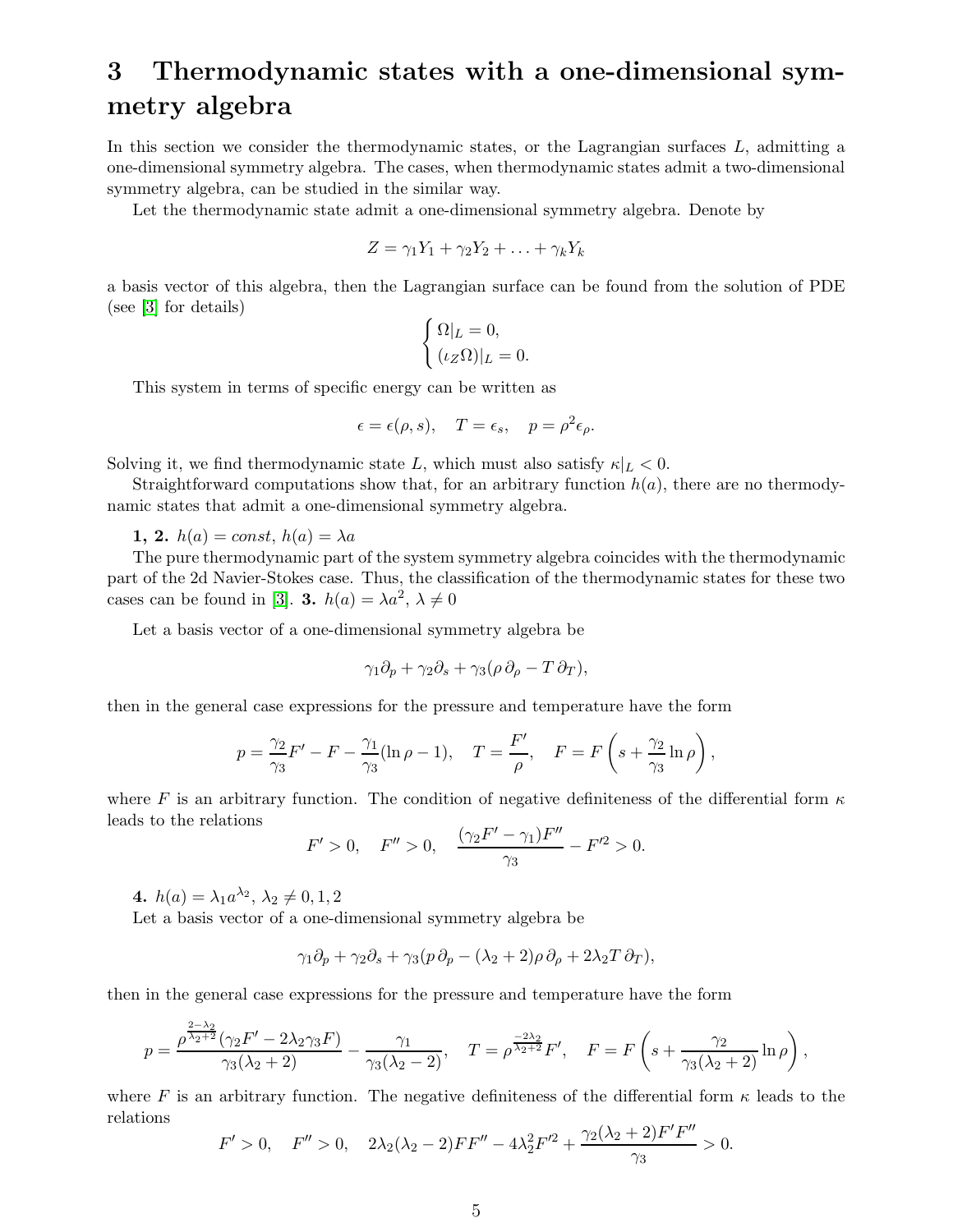**5.**  $h(a) = \lambda_1 e^{\lambda_2}$ 

The pure thermodynamic part of the system symmetry algebra coincides with the symmetry Lie algebra of the Navier-Stokes system of differential equations on a two dimensional unit sphere. So, the classification of thermodynamic states can be found in [\[3\]](#page-9-2).

6.  $h(a) = \ln a$ 

Let a basis vector of a one-dimensional symmetry algebra be

$$
\gamma_1 \partial_p + \gamma_2 \partial_s + \gamma_3 (p \partial_p + \rho \partial_\rho),
$$

then in the general case expressions for the pressure and temperature have the form

$$
p=\frac{-(\gamma_2F'+C)\rho}{\gamma_3}-\frac{\gamma_1}{\gamma_3},\quad T=F',\quad F=F\left(s-\frac{\gamma_2}{\gamma_3}\ln\rho\right).
$$

The negative definiteness of the differential form  $\kappa$  leads to the relations

$$
F' > 0, \quad F'' > 0, \quad \frac{\gamma_2 F' + C}{\gamma_3} < 0
$$

<span id="page-5-0"></span>when  $s \in (-\infty, s_0]$ .

#### 4 Differential invariants

As before in [\[3\]](#page-9-2), we consider two group actions on the Navier-Stokes system  $\mathcal{E}$ . Specifically, the prolonged actions of the Lie algebras  $\mathfrak{g}_{\mathfrak{m}}$  and  $\mathfrak{g}_{\mathfrak{sym}}$ .

Recall that a function J on the manifold  $\mathcal{E}_k$  is a kinematic differential invariant of order  $\leq k$  if

- 1. *J* is a rational function along fibers of the projection  $\pi_{k,0}$ :  $\mathcal{E}_k \to \mathcal{E}_0$ ,
- 2. J is invariant with respect to the prolonged action of the Lie algebra  $\mathfrak{g}_{\mathfrak{m}}$ , i.e., for all  $X \in \mathfrak{g}_{\mathfrak{m}}$ ,

<span id="page-5-1"></span>
$$
X^{(k)}(J) = 0,\t\t(3)
$$

where  $\mathcal{E}_k$  is the prolongation of the system  $\mathcal E$  to k-jets, and  $X^{(k)}$  is the k-th prolongation of a vector field  $X \in \mathfrak{g}_{\mathfrak{m}}$ .

Note that fibers of the projection  $\mathcal{E}_k \to \mathcal{E}_0$  are irreducible algebraic manifolds.

A kinematic invariant is an Navier-Stokes invariant if condition [\(3\)](#page-5-1) holds for all  $X \in \mathfrak{g}_{\mathfrak{sym}}$ .

We say that a point  $x_k \in \mathcal{E}_k$  and the corresponding orbit  $\mathcal{O}(x_k)$  ( $\mathfrak{g}_{\mathfrak{m}}$ -orbit) are regular, if there are exactly  $m = \text{codim } \mathcal{O}(x_k)$  independent invariants (kinematic or Navier-Stokes) in a neighborhood of this orbit. Otherwise, the point and the corresponding orbit are *singular*.

The Navier-Stokes system together with the symmetry algebras  $\mathfrak{g}_{\mathfrak{m}}$  or  $\mathfrak{g}_{\mathfrak{sm}}$  satisfies the conditions of Lie-Tresse theorem (see [\[6\]](#page-9-5)), and, therefore, the kinematic and Navier-Stokes differential invariants separate regular  $\mathfrak{g}_{\mathfrak{m}}$  and  $\mathfrak{g}_{\mathfrak{sym}}$  orbits on the Navier-Stokes system  $\mathcal E$  correspondingly.

By a  $\mathfrak{g}_m$  or  $\mathfrak{g}_{\mathfrak{sm}}$ -invariant differentiation we mean a total differentiation

$$
A\frac{\mathrm{d}}{\mathrm{d}t} + B\frac{\mathrm{d}}{\mathrm{d}a}
$$

that commutes with prolonged action of algebra  $\mathfrak{g}_{\mathfrak{m}}$  or  $\mathfrak{g}_{\mathfrak{sym}}$ . Here A, B are rational functions on the prolonged system  $\mathcal{E}_k$  for some  $k \geq 0$ .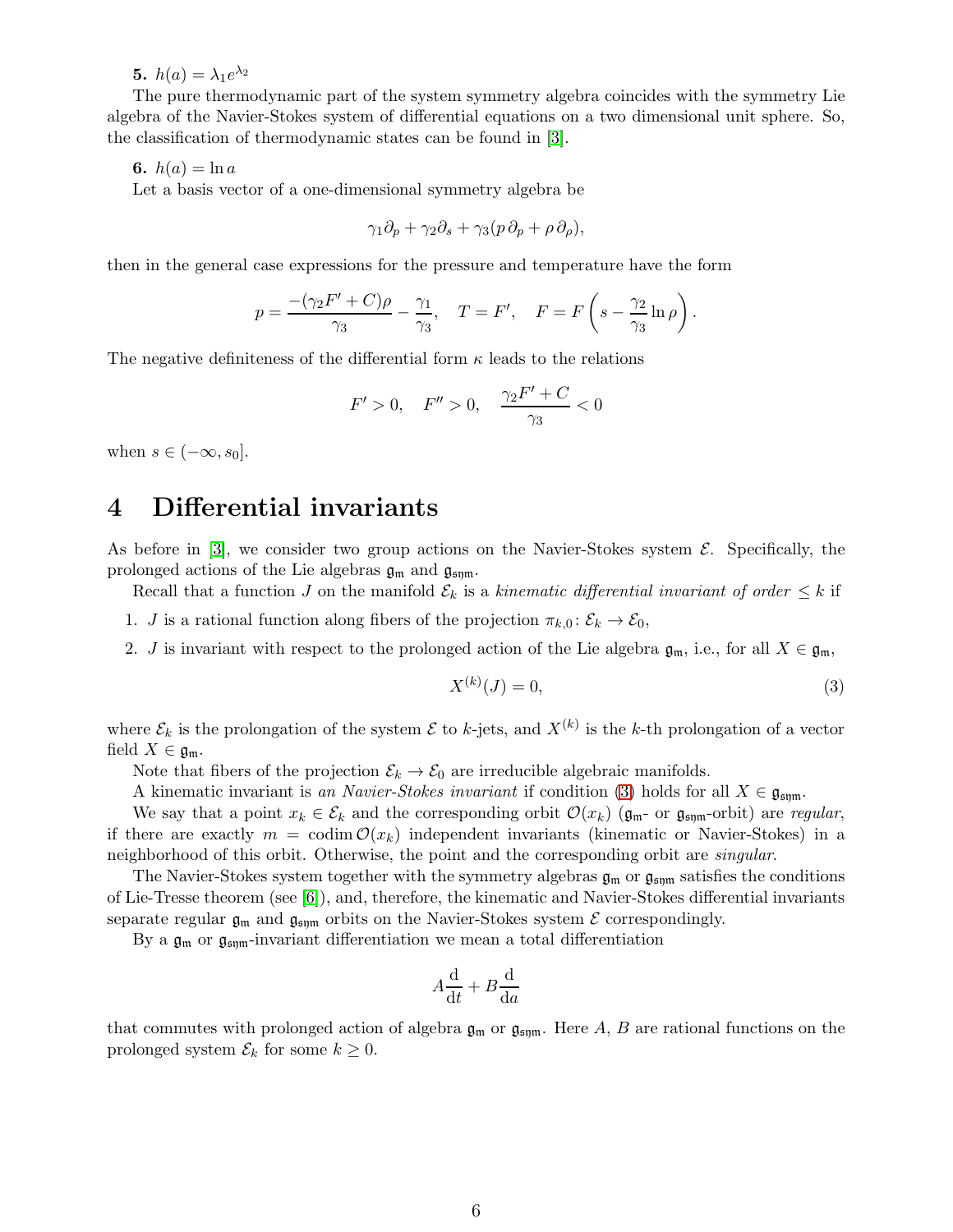#### 4.1 Kinematic invariants

- **Theorem 2.** 1. The field of kinematic invariants is generated by first-order basis differential invariants and by basis invariant differentiations. This field separates regular orbits.
	- 2. For the general cases of  $h(a)$ , as well as for  $h(a) = \lambda_1 a^{\lambda_2}$ ,  $h(a) = \lambda_1 e^{\lambda_2 a}$  and  $h(a) = \ln a$ , the basis differential invariants are

$$
a, \quad u, \quad \rho, \quad s, \quad u_t, \quad u_a, \quad \rho_a, \quad s_t, \quad s_a,
$$

and the basis invariant differentiations are

$$
\frac{\mathrm{d}}{\mathrm{d}t}, \quad \frac{\mathrm{d}}{\mathrm{d}a}.
$$

3. For the cases  $h(a) = const, h(a) = \lambda a$  the basis differential invariants are

 $\rho$ , s,  $u_a$ ,  $u_t + uu_a$ ,  $\rho_a$ ,  $s_a$ ,  $s_t + us_a$ ,

and basis invariant differentiations are

$$
\frac{\mathrm{d}}{\mathrm{d}t} + u\frac{\mathrm{d}}{\mathrm{d}a}, \quad \frac{\mathrm{d}}{\mathrm{d}a}
$$

.

4. For the case  $h(a) = \lambda a^2$  the basis differential invariants are

$$
\rho
$$
,  $s$ ,  $u_a$ ,  $u_t + uu_a - 2\lambda ga$ ,  $\rho_a$ ,  $s_a$ ,  $s_t + us_a$ ,

and basis invariant differentiations are

$$
\frac{\mathrm{d}}{\mathrm{d}t} + u\frac{\mathrm{d}}{\mathrm{d}a}, \quad \frac{\mathrm{d}}{\mathrm{d}a}.
$$

5. The number of independent invariants of pure order k equals 5 for  $k \geq 1$ .

#### 4.2 Navier-Stokes invariants

In this subsection we study the thermodynamic states that admit a one-dimensional symmetry algebra generated by the vector field A.

Considering the action of the thermodynamic vector field A on the field of kinematic invariants and finding first integrals of this action we get basis Navier-Stokes differential invariants of the first order.

Below we list basis Navier-Stokes invariants for the different form of function  $h(a)$ .

1.  $h(a) = const$ 

When the thermodynamic state admits a one-dimensional symmetry algebra generated by the vector field

$$
\xi_1 X_2 + \xi_2 X_3 + \xi_3 X_6 + \xi_4 X_7 = \xi_1 \partial_p + \xi_2 \partial_s + \xi_3 (t \partial_t + a \partial_a - p \partial_p - \rho \partial_\rho) + \xi_4 (a \partial_a + u \partial_u - 2\rho \partial_\rho + 2T \partial_T),
$$

then the field of Navier-Stokes invariants is generated by the first order differential invariants

$$
s + \frac{\xi_2}{\xi_3 + 2\xi_4} \ln \rho
$$
,  $u_a \rho^{-\frac{\xi_3}{\xi_3 + 2\xi_4}}$ ,  $\rho_a \rho^{\frac{\xi_4}{\xi_3 + 2\xi_4} - 2}$ ,  $\frac{\rho^2 (u_t + uu_a)}{\rho_a u_a}$ ,  $\frac{\rho s_a}{\rho_a}$ ,  $\frac{s_t + us_a}{u_a}$ 

and by the invariant differentiations

$$
\rho^{-\frac{\xi_3}{\xi_3+2\xi_4}}\left(\frac{\mathrm{d}}{\mathrm{d}t}+u\frac{\mathrm{d}}{\mathrm{d}a}\right), \quad \rho^{-\frac{\xi_3+\xi_4}{\xi_3+2\xi_4}}\frac{\mathrm{d}}{\mathrm{d}a}.
$$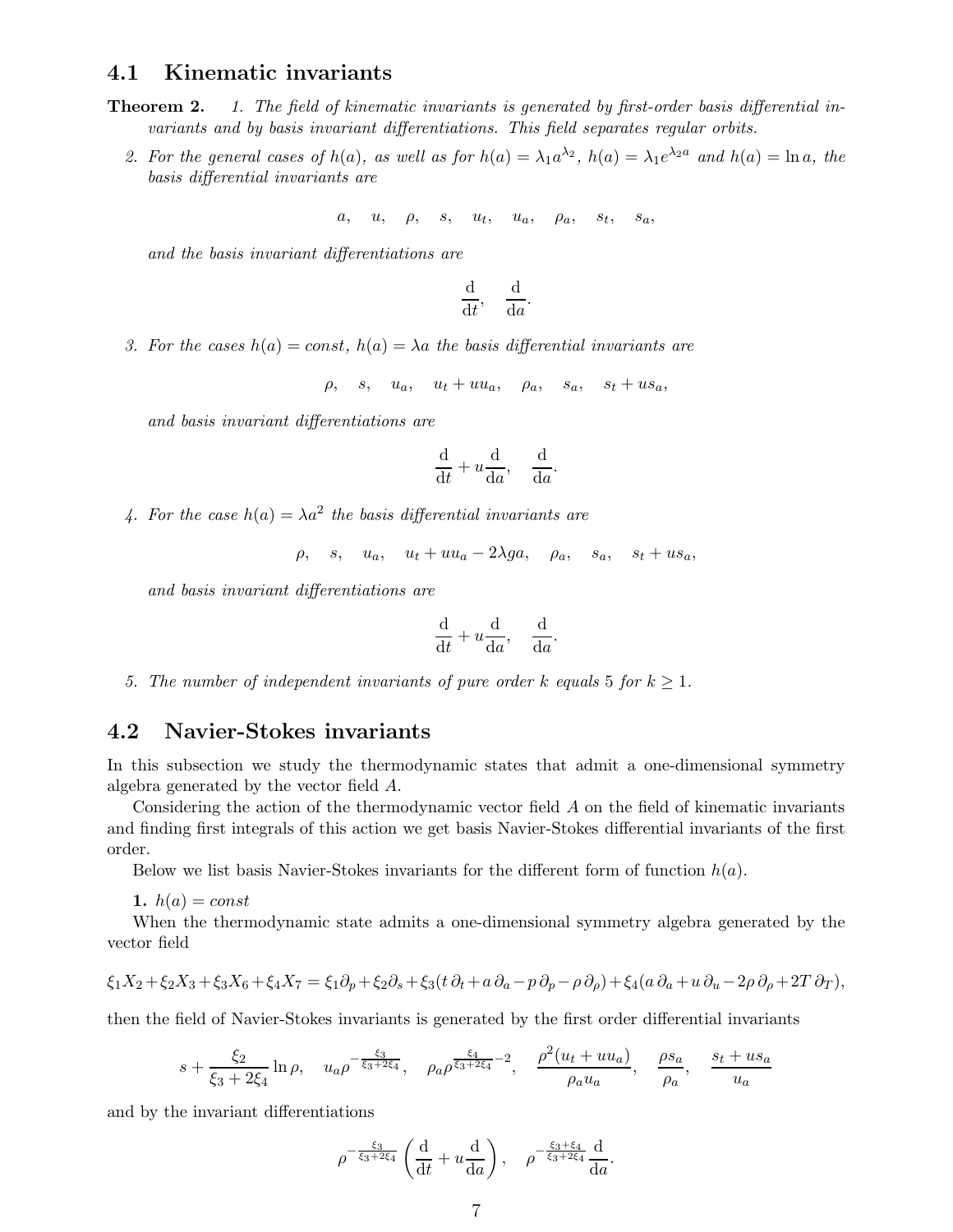2.  $h(a) = \lambda a, \lambda \neq 0$ 

When the thermodynamic state admits a one-dimensional symmetry algebra generated by the vector field

$$
\xi_1 X_2 + \xi_2 X_3 + \xi_3 X_6 + \xi_4 X_7 = \xi_1 \partial_p + \xi_2 \partial_s + \xi_3 (t \partial_t + 2a \partial_a + u \partial_u - p \partial_p - 3\rho \partial_\rho + 2T \partial_T) +
$$
  

$$
\xi_4 \left( t \partial_t + \left( \frac{\lambda g t^2}{2} + a \right) \partial_a + \lambda g t \partial_u - p \partial_p - \rho \partial_\rho \right),
$$

then the field of Navier-Stokes differential invariants is generated by the differential invariants

$$
s + \frac{\xi_2}{3\xi_3 + \xi_4} \ln \rho, \quad u_a \rho^{-\frac{\xi_3 + \xi_4}{3\xi_3 + \xi_4}}, \quad \rho_a \rho^{\frac{\xi_3}{3\xi_3 + \xi_4} - 2}, \quad \frac{\rho^2 (u_t + uu_a - \lambda g)}{\rho_a u_a}, \quad \frac{\rho s_a}{\rho_a}, \quad \frac{s_t + us_a}{u_a}
$$

of the first order and by the invariant differentiations

$$
\rho^{-\frac{\xi_3+\xi_4}{3\xi_3+\xi_4}}\left(\frac{d}{dt}+u\frac{d}{da}\right), \quad \rho^{-\frac{2\xi_3+\xi_4}{3\xi_3+\xi_4}}\frac{d}{da}.
$$

**3.**  $h(a) = \lambda a^2, \ \lambda \neq 0$ 

If the thermodynamic state admits a one-dimensional symmetry algebra generated by the vector field

$$
\xi_1 X_2 + \xi_2 X_3 + \xi_3 X_6 = \xi_1 \partial_p + \xi_2 \partial_s + \xi_3 (a \partial_a + u \partial_u - 2\rho \partial_\rho + 2T \partial_T),
$$

then the field of Navier-Stokes differential invariants is generated by the first order differential invariants

$$
s + \frac{\xi_2}{2\xi_3} \ln \rho
$$
,  $u_a$ ,  $\rho (u_t + uu_a - 2\lambda ga)^2$ ,  $\frac{\rho_a^2}{\rho^3}$ ,  $\frac{s_a^2}{\rho}$ ,  $s_t + us_a$ 

and by the invariant differentiations

$$
\frac{\mathrm{d}}{\mathrm{d}t} + u \frac{\mathrm{d}}{\mathrm{d}a}, \quad \rho^{-\frac{1}{2}} \frac{\mathrm{d}}{\mathrm{d}a}.
$$

4.  $h(a) = \lambda_1 a^{\lambda_2}, \lambda \neq 0, 1, 2$ 

If the thermodynamic state admits a one-dimensional symmetry algebra generated by the vector field

$$
\xi_1 X_2 + \xi_2 X_3 + \xi_3 X_4 = \xi_1 \partial_p + \xi_2 \partial_s + \xi_3 \left( t \partial_t - \frac{2a}{\lambda_2 - 2} \partial_a - \frac{\lambda_2 u}{\lambda_2 - 2} \partial_u - p \partial_p + \frac{\lambda_2 + 2}{\lambda_2 - 2} \rho \partial_p - \frac{2\lambda_2}{\lambda_2 - 2} T \partial_T \right),
$$

then the field of Navier-Stokes differential invariants is generated by the first order differential invariants

$$
s + \frac{\xi_2(\lambda_2 - 2)}{2\xi_3} \ln a
$$
,  $a^{-\lambda_2}u^2$ ,  $au\rho$ ,  $\frac{au_t}{u^2}$ ,  $\frac{au_a}{u}$ ,  $a^2u\rho_a$ ,  $\frac{as_t}{u}$ ,  $as_a$ 

and by the invariant differentiations

$$
\rho^{\frac{\lambda_2-2}{\lambda_2+2}}\frac{\mathrm{d}}{\mathrm{d}t}, \quad \rho^{\frac{-2}{\lambda_2+2}}\frac{\mathrm{d}}{\mathrm{d}a}.
$$

**5.**  $h(a) = \lambda_1 e^{\lambda_2 a}$ 

If the thermodynamic state admits a one-dimensional symmetry algebra generated by the vector field

$$
\xi_1 X_2 + \xi_2 X_3 + \xi_3 X_4 = \xi_1 \partial_p + \xi_2 \partial_s + \xi_3 \left( t \partial_t - \frac{2}{\lambda_2} \partial_a - u \partial_u - p \partial_p + \rho \partial_\rho - 2T \partial_T \right),
$$

then the field of Navier-Stokes differential invariants is generated by the first order differential invariants λ2ξ<sup>2</sup>

$$
s + \frac{\lambda_2 \xi_2}{2\xi_3}a
$$
,  $e^{-\lambda_2 a}u^2$ ,  $u\rho$ ,  $\frac{u_t}{u^2}$ ,  $\frac{u_a}{u}$ ,  $u\rho_a$ ,  $\frac{s_t}{u}$ ,  $s_a$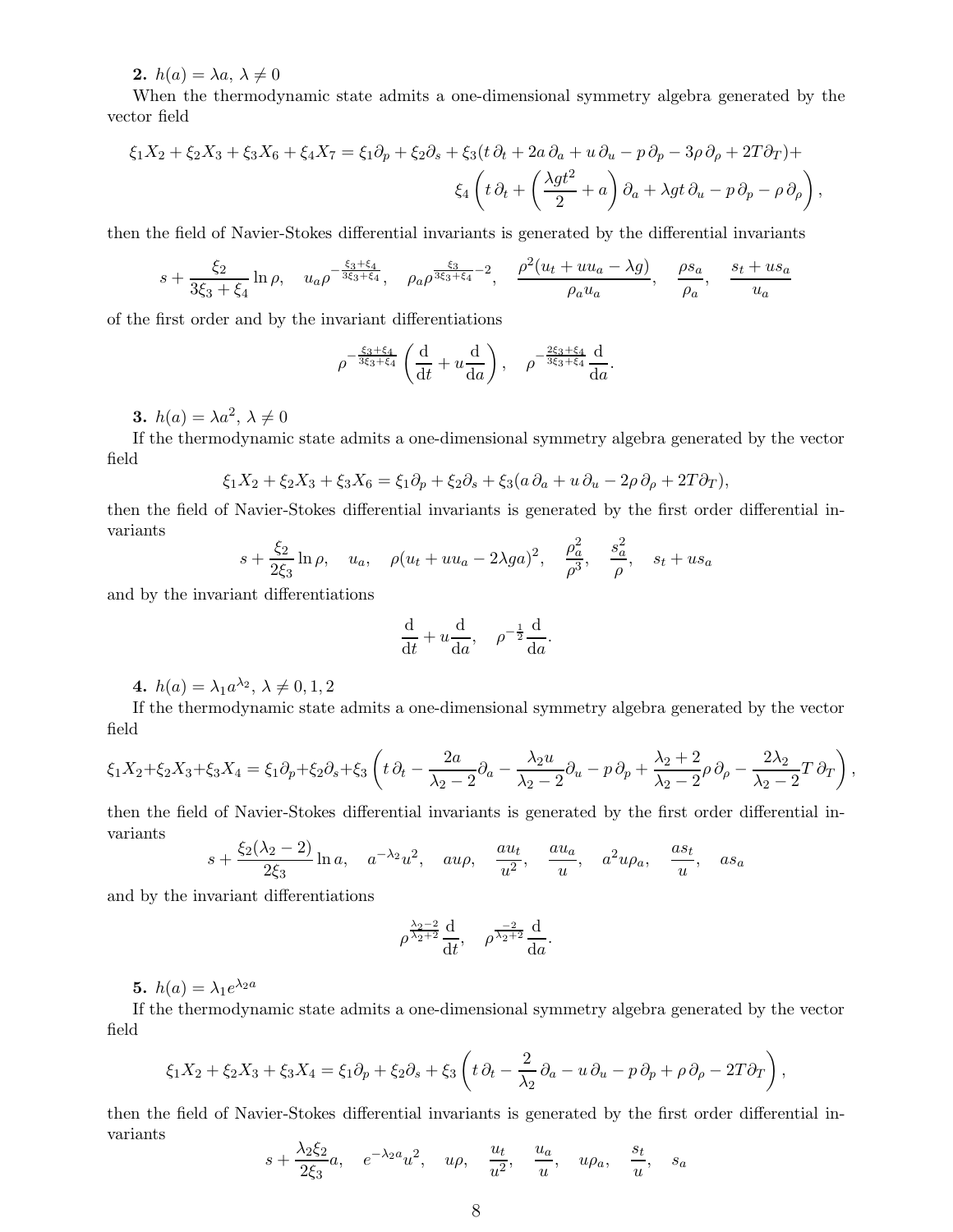and by the differentiations

$$
\rho \frac{\mathrm{d}}{\mathrm{d}t}, \quad \frac{\mathrm{d}}{\mathrm{d}a}.
$$

6.  $h(a) = \ln a$ 

If the thermodynamic state admits a one-dimensional symmetry algebra generated by the vector field

$$
\xi_1 X_2 + \xi_2 X_3 + \xi_3 X_4 = \xi_1 \partial_p + \xi_2 \partial_s + \xi_3 (t \partial_t + a \partial_a - p \partial_p - \rho \partial_\rho),
$$

then the field of Navier-Stokes differential invariants is generated by the first order differential invariants

$$
s - \frac{\xi_2}{\xi_3} \ln a
$$
,  $u$ ,  $a\rho$ ,  $au_t$ ,  $au_a$ ,  $a^2\rho_a$ ,  $as_t$ ,  $as_a$ 

and by the invariant differentiations

$$
\rho^{-1}\frac{\mathrm{d}}{\mathrm{d}t}, \quad \rho^{-1}\frac{\mathrm{d}}{\mathrm{d}a}.
$$

## Appendix

The following table summarizes relations between the function  $h$  and the symmetry algebra of the system [\(1\)](#page-0-0), see Section [2](#page-1-0) for details.

| $h(a)$ is arbitrary                                  | $X_1 = \partial_t,$                                                                                                                                                                                                                                                                              |
|------------------------------------------------------|--------------------------------------------------------------------------------------------------------------------------------------------------------------------------------------------------------------------------------------------------------------------------------------------------|
|                                                      | $X_2 = \partial_p$ ,                                                                                                                                                                                                                                                                             |
|                                                      | $X_3 = \partial_s$                                                                                                                                                                                                                                                                               |
| $h(a) = const$                                       | $X_4 = \partial_{\alpha}$                                                                                                                                                                                                                                                                        |
|                                                      | $X_5 = t \partial_a + \partial_u,$                                                                                                                                                                                                                                                               |
|                                                      | $X_6 = t \, \partial_t + a \, \partial_a - p \, \partial_p - \rho \, \partial_o,$                                                                                                                                                                                                                |
|                                                      | $X_7 = a \partial_a + u \partial_u - 2 \rho \partial_\rho + 2T \partial_T$                                                                                                                                                                                                                       |
| $h(a) = \lambda a, \lambda \neq 0$                   | $X_4 = \partial_a,$                                                                                                                                                                                                                                                                              |
|                                                      | $X_5 = t \partial_a + \partial_u,$                                                                                                                                                                                                                                                               |
|                                                      | $X_6 = t \partial_t + 2a \partial_a + u \partial_u - p \partial_p - 3\rho \partial_\rho + 2T \partial_T,$                                                                                                                                                                                        |
|                                                      |                                                                                                                                                                                                                                                                                                  |
|                                                      | $X_7 = t \, \partial_t + \bigl( \frac{\lambda g t^2}{2} + a \bigr) \, \partial_a + \lambda g t \, \partial_u - p \, \partial_p - \rho \, \partial_\rho$                                                                                                                                          |
| $h(a) = \lambda a^2, \lambda \neq 0$                 | $X_4 = \exp(\sqrt{2\lambda g} t) \partial_a + \sqrt{2\lambda g} \exp(\sqrt{2\lambda g} t) \partial_a$                                                                                                                                                                                            |
|                                                      | $X_5 = \exp(-\sqrt{2\lambda g} t) \partial_a - \sqrt{2\lambda g} \exp(-\sqrt{2\lambda g} t) \partial_a$                                                                                                                                                                                          |
|                                                      | $X_6 = a\partial_a + u\,\partial_u - 2\rho\,\partial_\rho + 2T\,\partial_T,$                                                                                                                                                                                                                     |
|                                                      |                                                                                                                                                                                                                                                                                                  |
|                                                      | $h(a) = \lambda_1 a^{\lambda_2}, \ \lambda_2 \neq 0, 1, 2 \ \bigg  X_4 = t \partial_t - \frac{2a}{\lambda_2 - 2} \partial_a - \frac{\lambda_2 u}{\lambda_2 - 2} \partial_u - p \partial_p + \frac{\lambda_2 + 2}{\lambda_2 - 2} \rho \partial_p - \frac{2\lambda_2 T}{\lambda_2 - 2} \partial_T$ |
|                                                      |                                                                                                                                                                                                                                                                                                  |
| $h(a) = \lambda_1 e^{\lambda_2 a}, \lambda_2 \neq 0$ | $X_4 = t \, \partial_t - \frac{2}{\lambda_0} \, \partial_a - u \, \partial_u - p \, \partial_p + \rho \, \partial_\rho - 2T \, \partial_T$                                                                                                                                                       |
|                                                      |                                                                                                                                                                                                                                                                                                  |
|                                                      |                                                                                                                                                                                                                                                                                                  |
| $h(a) = \ln a$                                       | $X_4 = t \partial_t + a \partial_a - p \partial_p - \rho \partial_\rho$                                                                                                                                                                                                                          |
|                                                      |                                                                                                                                                                                                                                                                                                  |

Acknowledgments. The research was partially supported by RFBR Grant No 18-29-10013.